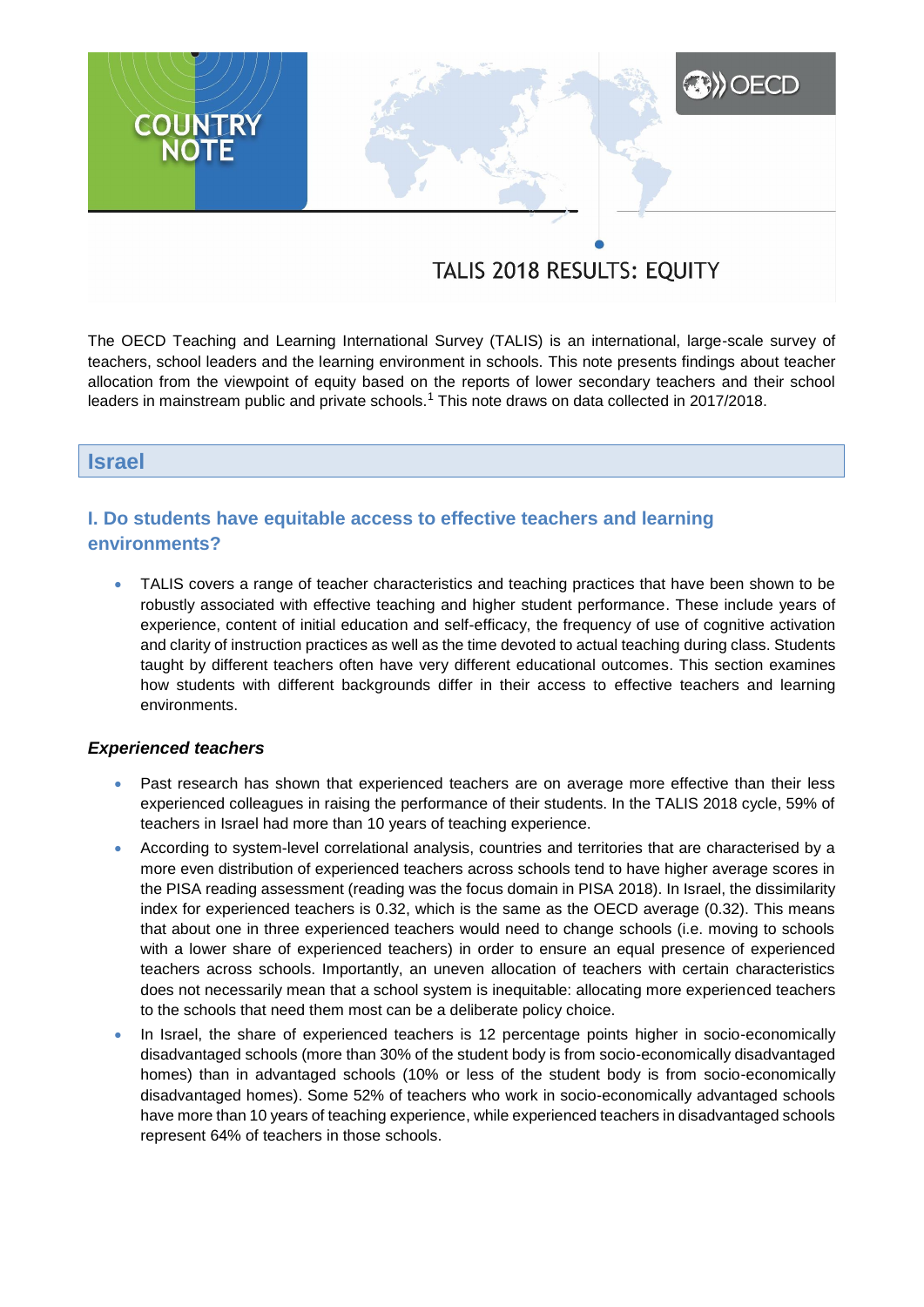# **Figure 1. Allocation of experienced teachers**



#### Results based on responses of lower secondary teachers and principals

Notes: Only countries and territories with available data are shown. The dissimilarity index measures if the allocation of teachers with a given characteristic in a country's schools resembles the overall teacher population of the country and it ranges from 0 (i.e. the allocation of teachers in schools resembles perfectly the teacher population of the country) to 1 (i.e. teachers with a certain characteristic are concentrated in a single school). Differences across school types that are not statistically significant are highlighted with lighter colours. Source: OECD, TALIS 2018 Database, Table 2.3.

#### *Teachers with comprehensive formal education*

- TALIS asks teachers about the content of their initial education and training. In the TALIS 2018 cycle, 42% of teachers in Israel reported to have received a comprehensive initial education, which includes subject content, pedagogy, classroom practices, cross-curricular skills, teaching in a mixed-ability setting and classroom management: this is higher than the OECD average (39%). On average across OECD countries/territories, initial training in cross-curricular skills, teaching in a mixed-ability setting and classroom management tend to be less prevalent than the other types of training.
- As shown by system-level correlational analysis, across countries and territories, the more even the distribution of teachers with comprehensive initial training across schools, the higher students' mean reading score in PISA. In Israel, the dissimilarity index for comprehensively trained teachers is 0.27, which is not statistically different from the OECD average (0.26).
- In Israel, the share of teachers with comprehensive formal education in disadvantaged schools is different from what is observed in advantaged schools. The share of these teachers is 12 percentage points higher in disadvantaged schools than in advantaged schools.

#### *Teachers with higher self-efficacy*

 Research highlights how self-efficacy is positively related to performance in a wide range of settings. Teachers and students are no exception. TALIS elicits teachers' self-efficacy beliefs by asking them to assess their ability to perform well in a range of tasks related to classroom management, instruction, and students' engagement. In Israel, the dissimilarity index for teachers with higher self-efficacy (defined as those in the top quarter of the national distribution of the self-efficacy scale) is 0.27, which is not statistically different from the OECD average (0.29).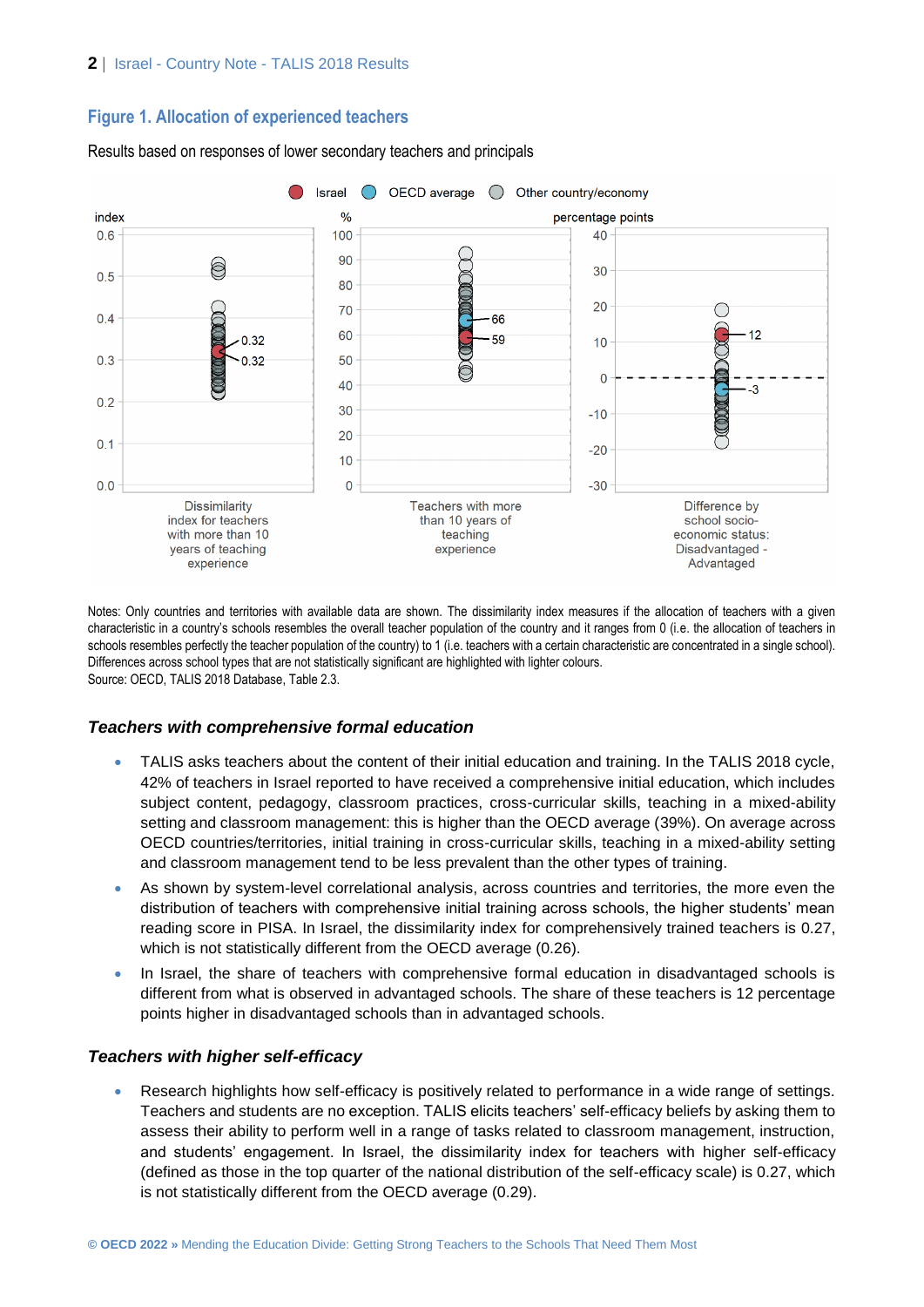• In the majority of countries and territories participating in TALIS, the share of teachers at the top of the national distribution of the self-efficacy scale is not statistically different across disadvantaged and advantaged schools. This is also true in Israel.

#### *Teachers who allocate a larger share of class time to actual teaching*

#### **Figure 2. Allocation of teachers who spend a larger share of class time on actual teaching**



Results based on responses of lower secondary teachers and principals

Notes: Only countries and territories with available data are shown. The dissimilarity index measures if the allocation of teachers with a given characteristic in a country's schools resembles the overall teacher population of the country and it ranges from 0 (i.e. the allocation of teachers in schools resembles perfectly the teacher population of the country) to 1 (i.e. teachers with a certain characteristic are concentrated in a single school). Differences across school types that are not statistically significant are highlighted with lighter colours. Source: OECD, TALIS 2018 Database, Table 2.12.

- Past research has highlighted a positive association between the share of class time teachers devote to teaching and student achievement. The ability of teachers to maximise instruction time is closely related to their ability to maintain order in the classroom. But of course students' attitudes and behaviour also matter as a factor influencing the proportion of time spent on teaching and learning, and are partly outside of teachers' control. TALIS measures the instruction time to which students are exposed by asking teachers how their working time is allocated between different tasks such as administrative tasks, keeping order and actual teaching in a regular weekly class.
- According to system-level correlational analysis, students' average performance in reading is lower in education systems where teachers who spend a larger share of class time on actual teaching are unevenly distributed across schools. In Israel, the dissimilarity index for teachers who spend a larger share of class time on actual teaching (defined as those in the top quarter of the national distribution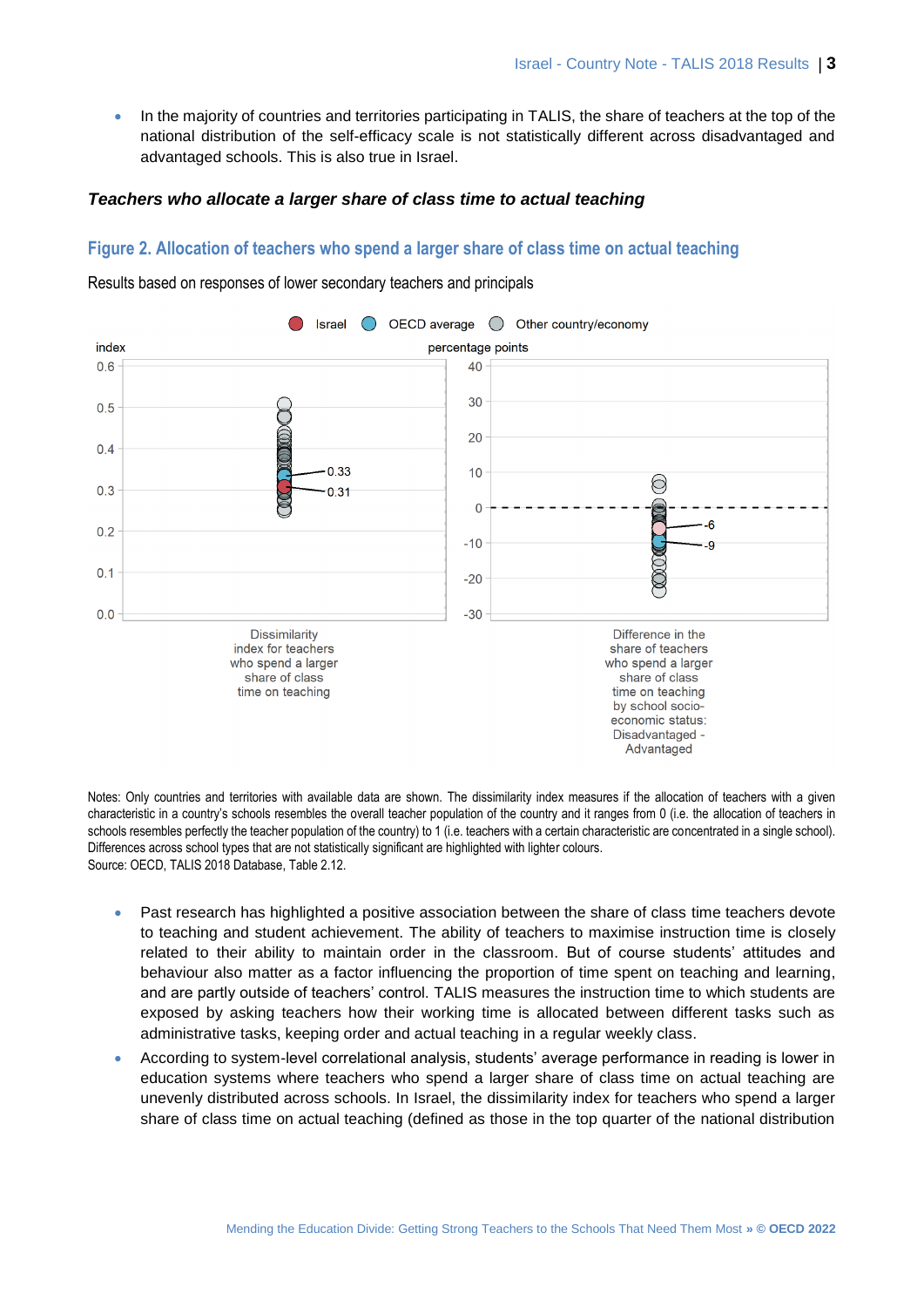of the share of class time allocated to actual teaching) is 0.31, which is not statistically different from the OECD average (0.33).

 Across TALIS participants, teachers who maximise their students' learning opportunities by spending more time on actual teaching in the classroom tend to be over-represented in socio-economically advantaged schools and private schools. This indirectly confirms that teachers' ability to maximise the time spent on actual teaching and to manage the classroom is likely to be related to the classroom environment, which can be more challenging in certain schools than in others. In Israel, the share of teachers who spend a larger share of class time on actual teaching in disadvantaged schools is not statistically different from what is observed in advantaged schools.

#### *Teachers who use cognitive activation practices on a more regular basis*

- Cognitive activation consists of instructional activities that require students to evaluate, integrate and apply knowledge within the context of problem solving (e.g. presenting tasks for which there is no obvious solution or which require students to think critically, and asking students to decide on their own procedures for solving complex tasks). Past research has shown that the use of cognitive activation is associated with higher student achievement. In Israel, the dissimilarity index for teachers who rely on cognitive activation practices most often (defined as those who are in the top quarter of the national distribution in terms of the frequency of use of cognitive activation practices) is 0.32, which is not statistically different from the OECD average (0.3).
- In Israel, there is a statistically significant difference in the share of teachers who rely on cognitive activation practices on a more regular basis between disadvantaged and advantaged schools. The share of these teachers is eight percentage points lower in disadvantaged than in advantaged schools.

#### *Teachers who use clarity of instruction practices on a more regular basis*

- Clarity of instruction is conceptualised in TALIS as the ability to set clear and comprehensive instruction and learning goals, to connect new and old topics, and to provide students with a summary at the end of the lesson. Past studies have shown how this practice is related to positive student outcomes, including learning motivation, achievement and satisfaction. In Israel, the dissimilarity index for teachers who most often adopt clarity of instruction techniques (defined as those who are in the top quarter of the national distribution in terms of the frequency of use of clarity of instruction practices) is 0.28, which is not statistically different from the OECD average (0.3).
- In Israel, there is no statistically significant difference in the share of teachers who more regularly adopt clarity of instruction practices between disadvantaged and advantaged schools.

# **II. Do students have equitable access to digital learning in school?**

 The use of digital technology for teaching and learning can help students acquire digital skills, socialemotional skills and more standard cognitive skills such as numeracy and literacy. While teachers' reliance on ICT has increased considerably in the wake of the COVID-19 pandemic, school closures have also highlighted the continued presence of digital divides. Available evidence shows that learning losses have been the most severe among marginalised students, who tend to have more limited access to digital learning resources. It is important to note, however, that the data presented in this note were collected in 2017/2018; that is before the outbreak of the COVID-19 pandemic.

#### *ICT equipment in school*

 Having adequate ICT equipment at school, such as software, computers, laptops and smart boards, is essential to effective digital learning. In the TALIS 2018 cycle, 40% of principals in Israel reported that the school's capacity to provide quality instruction was hindered "quite a bit" or "a lot" by a shortage or inadequacy of digital technology for instruction. This is higher than the OECD average (25%).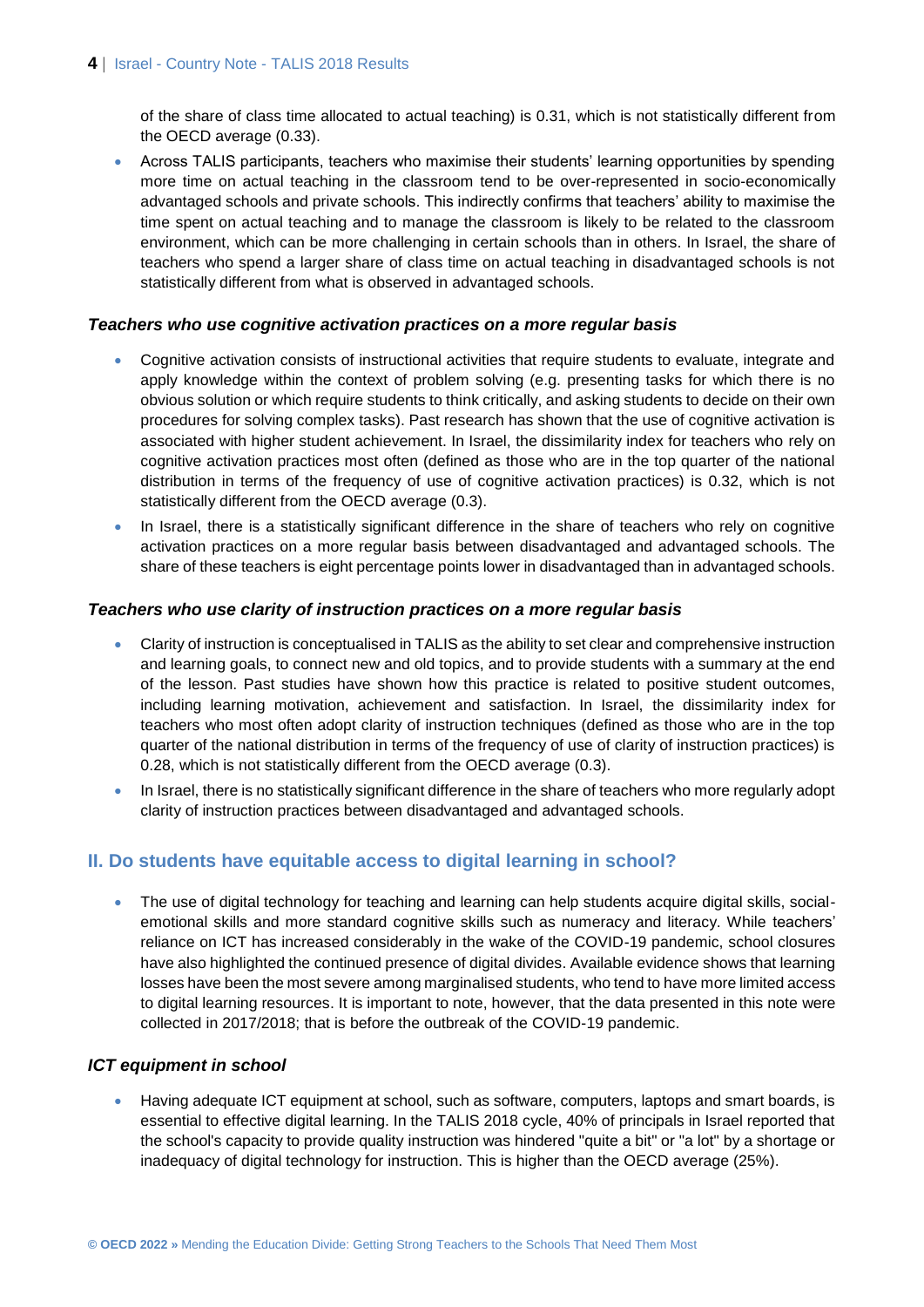On average across OECD countries/territories, the share of principals who reported that the school's capacity to provide quality instruction was hindered by a shortage or inadequacy of digital technology for instruction is higher in socio-economically disadvantaged schools than in advantaged schools (by nine percentage points). Yet, in Israel there is no statistically significant difference in the share of these principals between disadvantaged and advantaged schools.

#### *Teachers with high self-efficacy in ICT use*

- Having access to technology does not improve student learning in itself. Effective integration of technology into teaching and learning requires teachers who are well trained and able to use digital tools for instruction. In the TALIS 2018 cycle, 52% of teachers in Israel reported that they could support student learning through the use of digital technology "quite a bit" or "a lot", which is lower than the OECD average (67%).
- The dissimilarity index for these teachers is 0.3, which is not statistically different from the OECD average (0.31). This means that three in ten teachers with high self-efficacy in ICT use would need to change schools (i.e. moving to schools with a lower share of teachers with high self-efficacy in ICT) in order to ensure an equal presence of these teachers across schools. It is important to note, however, that self-efficacy is context-specific. Therefore, the same teacher may report a different level of selfefficacy in a different school environment.
- According to system-level correlational analysis, disadvantaged students tend to have just as much or more opportunity to learn digital literacy skills (such as detecting if the information read is subjective or biased) in education systems where teachers with high self-efficacy in ICT and teachers who regularly teach using ICT are more evenly distributed across schools.
- In Israel, the share of teachers who feel they can support student learning through the use of digital technology "quite a bit" or "a lot" is not statistically different in socio-economically disadvantaged schools than what is observed in advantaged schools.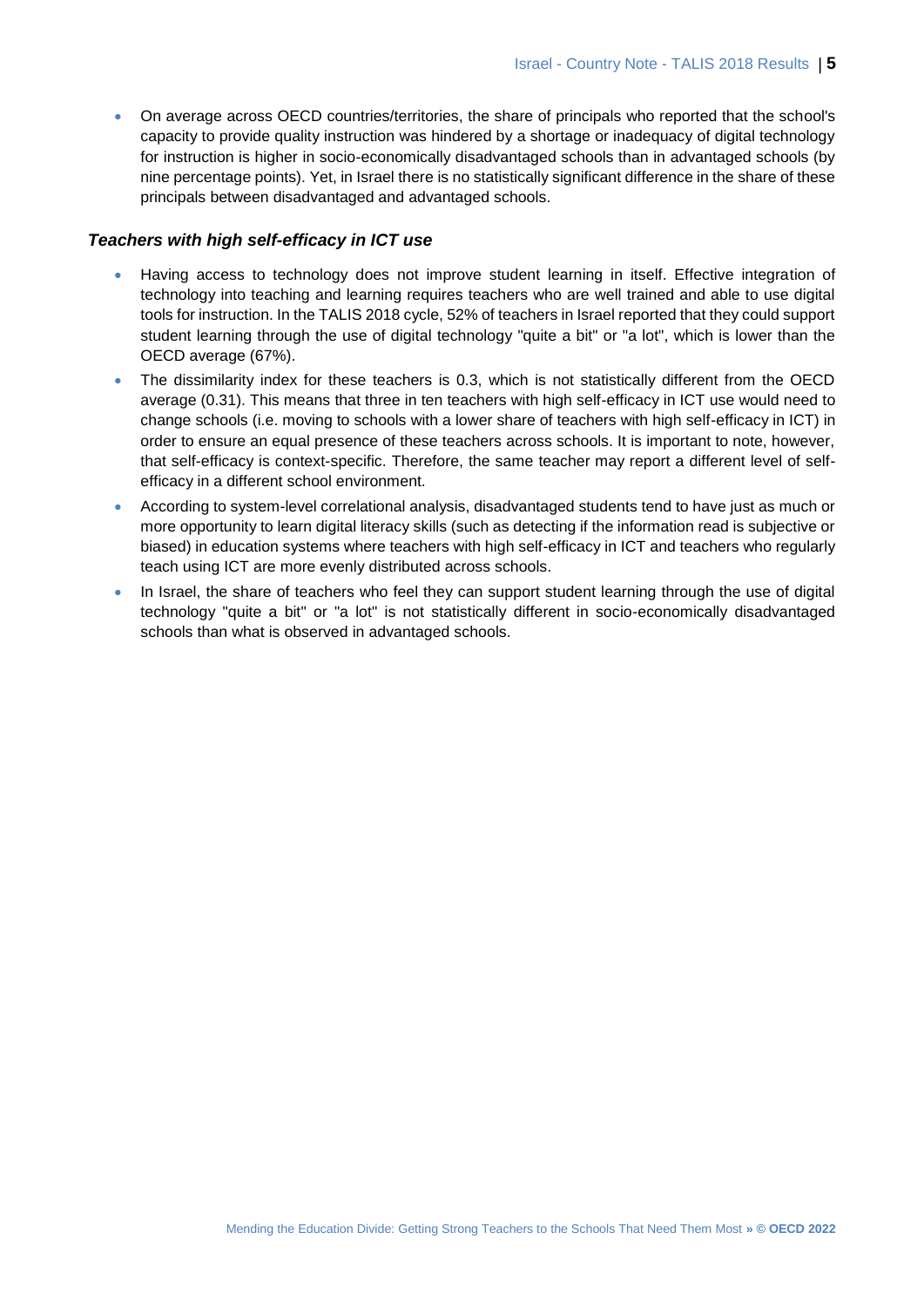#### **Figure 3. Allocation of teachers with high self-efficacy in ICT use**



Results based on responses of lower secondary teachers and principals

Notes: Only countries and territories with available data are shown. The dissimilarity index measures if the allocation of teachers with a given characteristic in a country's schools resembles the overall teacher population of the country and it ranges from 0 (i.e. the allocation of teachers in schools resembles perfectly the teacher population of the country) to 1 (i.e. teachers with a certain characteristic are concentrated in a single school). Differences across school types that are not statistically significant are highlighted with lighter colours. Source: OECD, TALIS 2018 Database, Table 3.12.

#### *Teachers who use ICT for teaching on a regular basis*

- Past research has highlighted a positive relationship between teachers' perceived self-efficacy in ICT and their use of digital technology in the classroom. Although the literature also shows that ICT use at school does not automatically lead to better student outcomes – both too limited and overly excessive use of ICT can be associated with lower student achievement – teachers' and students' ability to make the most of ICT is reinforced by regular and judicious use of digital technology in the classroom. In the TALIS 2018 cycle, 52% of teachers in Israel reported "frequently" or "always" letting students use ICT for projects or class work, which is not statistically different from the OECD average (53%). The dissimilarity index for these teachers is 0.3, which is not statistically different from the OECD average (0.32).
- As with most TALIS participants, in Israel the share of teachers who regularly use ICT in class is not statistically different between socio-economically disadvantaged and advantaged schools.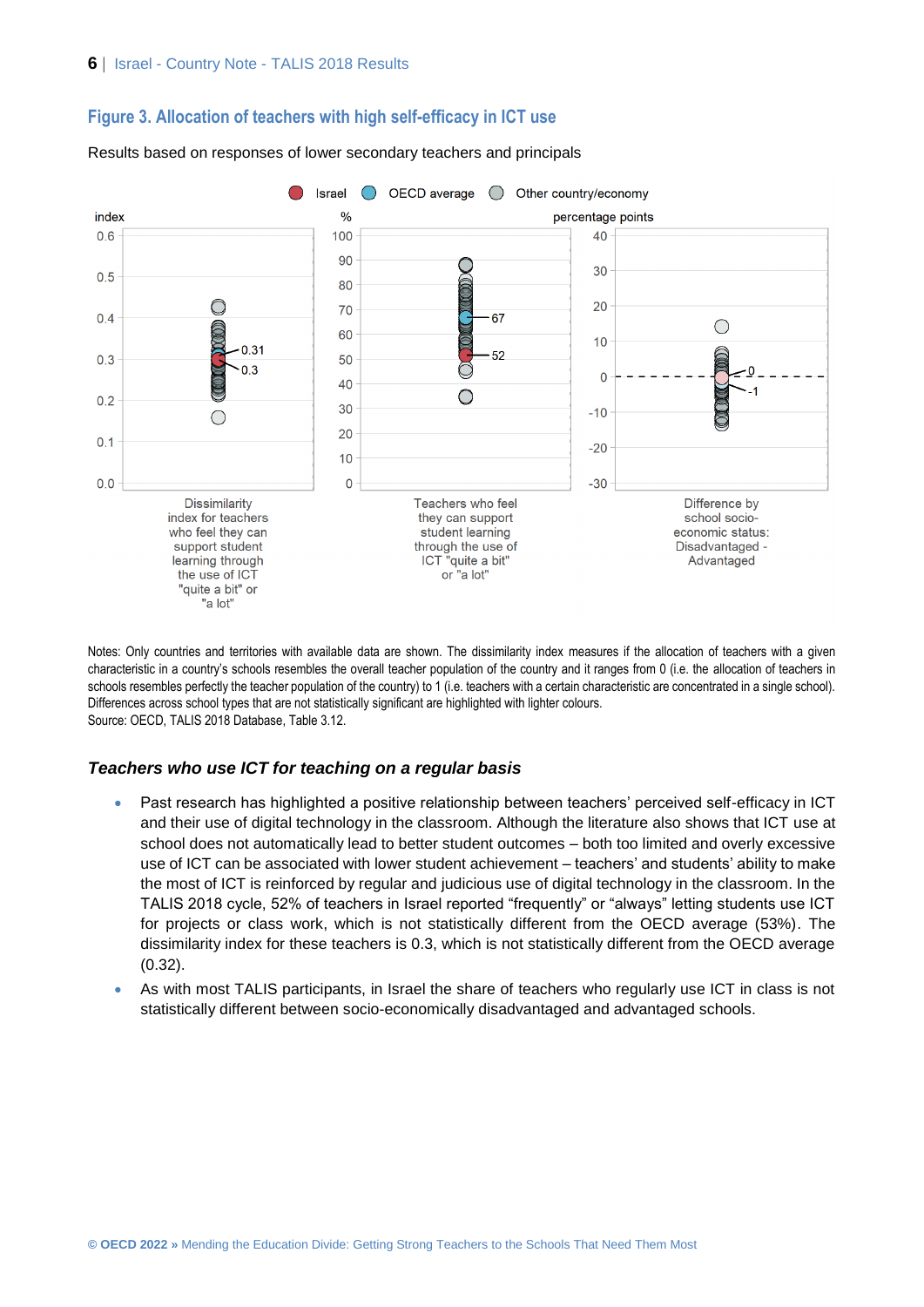

#### **Figure 4. Allocation of teachers who regularly use ICT for teaching**

Results based on responses of lower secondary teachers and principals

Notes: Only countries and territories with available data are shown. The dissimilarity index measures if the allocation of teachers with a given characteristic in a country's schools resembles the overall teacher population of the country and it ranges from 0 (i.e. the allocation of teachers in schools resembles perfectly the teacher population of the country) to 1 (i.e. teachers with a certain characteristic are concentrated in a single school). Differences across school types that are not statistically significant are highlighted with lighter colours. Source: OECD, TALIS 2018 Database, Table 3.15.

# **Key features of TALIS 2018**

TALIS uses questionnaires administered to teachers and their school principals to gather data. Its main goal is to generate internationally comparable information relevant to developing and implementing policies focused on school leaders, teachers and teaching, with an emphasis on those aspects that affect student learning. It gives a voice to teachers and school leaders, allowing them to provide input into educational policy analysis and development in key areas.

- The international target population for TALIS is composed of lower secondary teachers and their school leaders in mainstream public and private schools. TALIS 2018 offered three additional options: 15 countries and territories also surveyed teachers and school leaders in their primary schools (ISCED level 1), 11 countries and territories did so in their upper secondary schools (ISCED level 3) and 9 countries and territories conducted the survey in schools that participated in the 2018 OECD Programme for International Student Assessment (PISA).
- Building on literature identifying the characteristics and practices of teaching that boost student achievement, the report *Mending the Education Divide: Getting Strong Teachers to the Schools That Need Them Most*, published on 14 March 2022, shows how teachers with different characteristics and practices tend to concentrate in different schools, and how much access students with different socioeconomic backgrounds have to strong teachers. It points out the aspects of different educational